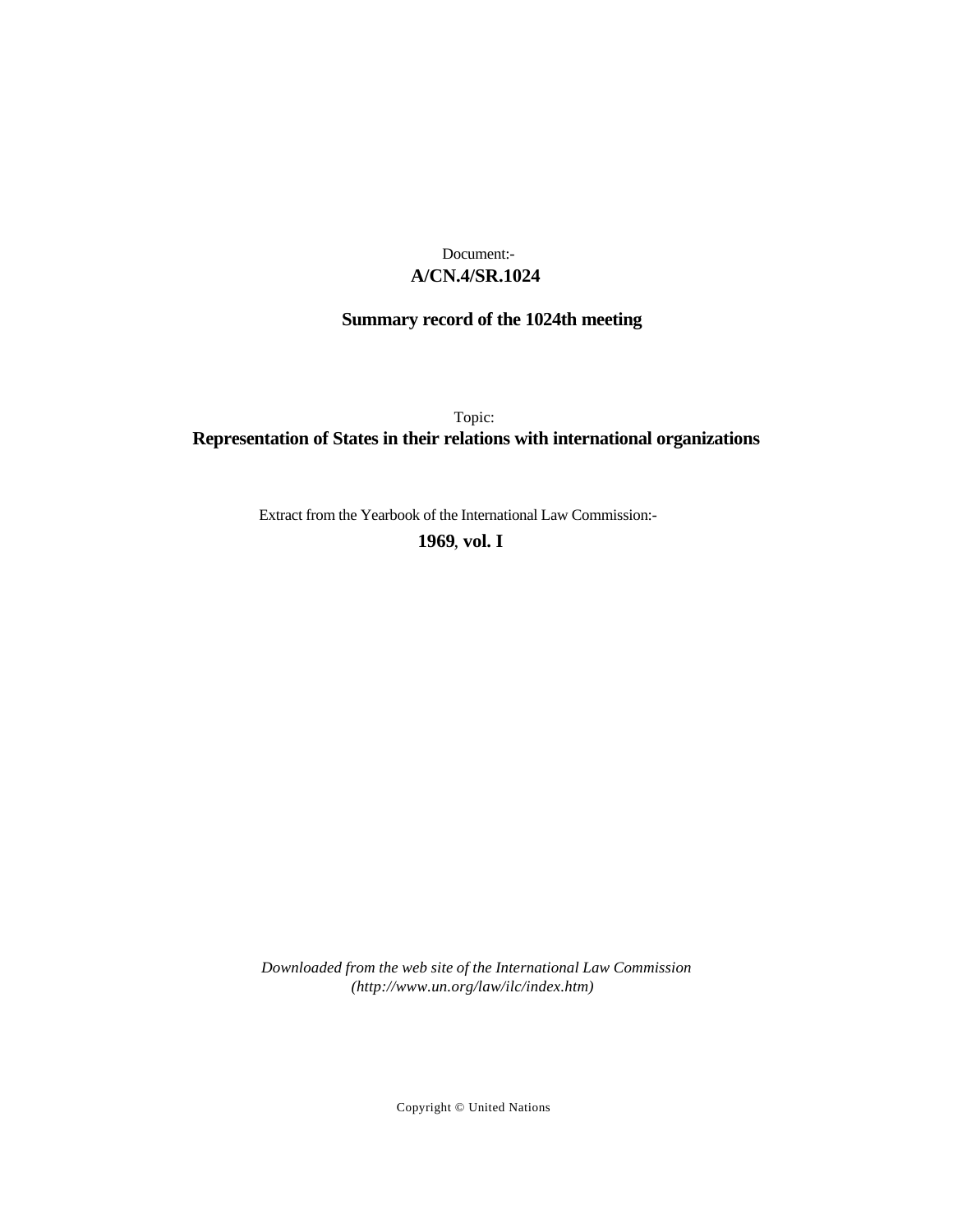paragraph 1. In his opinion, Mr. Rosenne's restrictive construction was not logical. In practice, until a third State had received a visa application or advance notification, it would not know whether a journey was the official travel in transit covered by article 42.

81. Mr. KEARNEY said that the legislative history of the corresponding article of the 1961 Vienna Convention supported the construction placed on paragraph 1 by the Chairman of the Drafting Committee. The Commission's 1958 draft of article 39<sup>11</sup> had not contained the words "which has granted him a passport visa if such visa was necessary"; they had been introduced at the 1961 Vienna Conference as an amendment.

82. The CHAIRMAN, speaking as a member of the Commission, said he concurred in the interpretation of paragraph 1 given by Mr. Castafieda and other members.

83. Mr. ROSENNE said he was opposed to article 42 as it stood. He could have supported the article if it had been drafted in the same form as article 43 of the draft on special missions.

84. The CHAIRMAN suggested that the Commission adopt article 42 in the form proposed by the Drafting Committee.

*Article 42 was adopted.*

ARTICLE 43 (Non-discrimination) $12$ 

85. The CHAIRMAN invited the Chairman of the Drafting Committee to introduce the Drafting Committee's text for article 43.

86. Mr. CASTANEDA (Chairman of the Drafting Committee) said that the Drafting Committee proposed the following text:

## *Article 43*

#### *Non-discrimination*

In the application of the provisions of the present articles, no discrimination shall be made as between States.

87. In order to bring the Spanish version of the article closer to the other language versions, the Committee had deleted the word *"ninguna",* although it appeared in the text of the Vienna Convention.

88. Mr. NAGENDRA SINGH suggested that the Commission adopt article 43 as proposed by the Drafting Committee.

*Article 43 was adopted.*

The meeting rose at 1 p.m.

## 1024th MEETING

*Tuesday, 22 July 1969, at 10.15 a.m.*

*Chairman:* Mr. Nikolai USHAKOV

*Present:* Mr. Albonico, Mr. Bartos, Mr. Castafieda, Mr. Castrén, Mr. Elias, Mr. Eustathiades, Mr. Ignacio-Pinto, Mr. Jiménez de Aréchaga, Mr. Kearney, Mr. Ramangasoavina, Mr. Rosenne, Mr. Ruda, Mr. Tammes, Mr. Ustor, Sir Humphrey Waldock, Mr. Yasseen.

## Relations between States and international organizations

**(A/CN.4/218/Add.l)**

[Item 1 of the agenda] *(continued)*

## DRAFT ARTICLES PROPOSED BY THE DRAFTING COMMITTEE

ARTICLE 44 (Obligation to respect the laws and regulations of the host State)<sup>1</sup>

1. The CHAIRMAN invited the Chairman of the Drafting Committee to introduce the Drafting Committee's text for article 44.

2. Mr. CASTANEDA (Chairman of the Drafting Committee) said that the Drafting Committee proposed the following text:

#### *Article 44*

*Obligation to respect the laws and regulations of the host State*

1. Without prejudice to their privileges and immunities, it is the duty of all persons enjoying such privileges and immunities to respect the laws and regulations of the host State. They also have a duty not to interfere in the internal affairs of that State.

2. The premises of the permanent mission must not be used in any manner **incompatible with the** functions of the permanent mission [as laid down in the present articles or by other rules of general international law].

3. The Committee had unanimously decided that the words "or by special agreements in force between the sending and the host State", at the end of paragraph 2 (A/CN.4/218/Add.l), were unnecessary, because article 4 stated that "The provisions of the present articles are without prejudice to other international agreements in force between States or between States and international organizations". The Committee had therefore deleted those words.

4. Several members of the Committee had also considered the words "as laid down in the present articles or by other rules of general international law" to be unnecessary. As not all the members had been in favour

<sup>11</sup>  *Op. cit.,* 195, vol. II, p. 103.

<sup>12</sup> For previous discussion, see 997th meeting, para. 22.

<sup>1</sup> For previous discussion, see 997th meeting, paras. 67-75, and 998th meeting.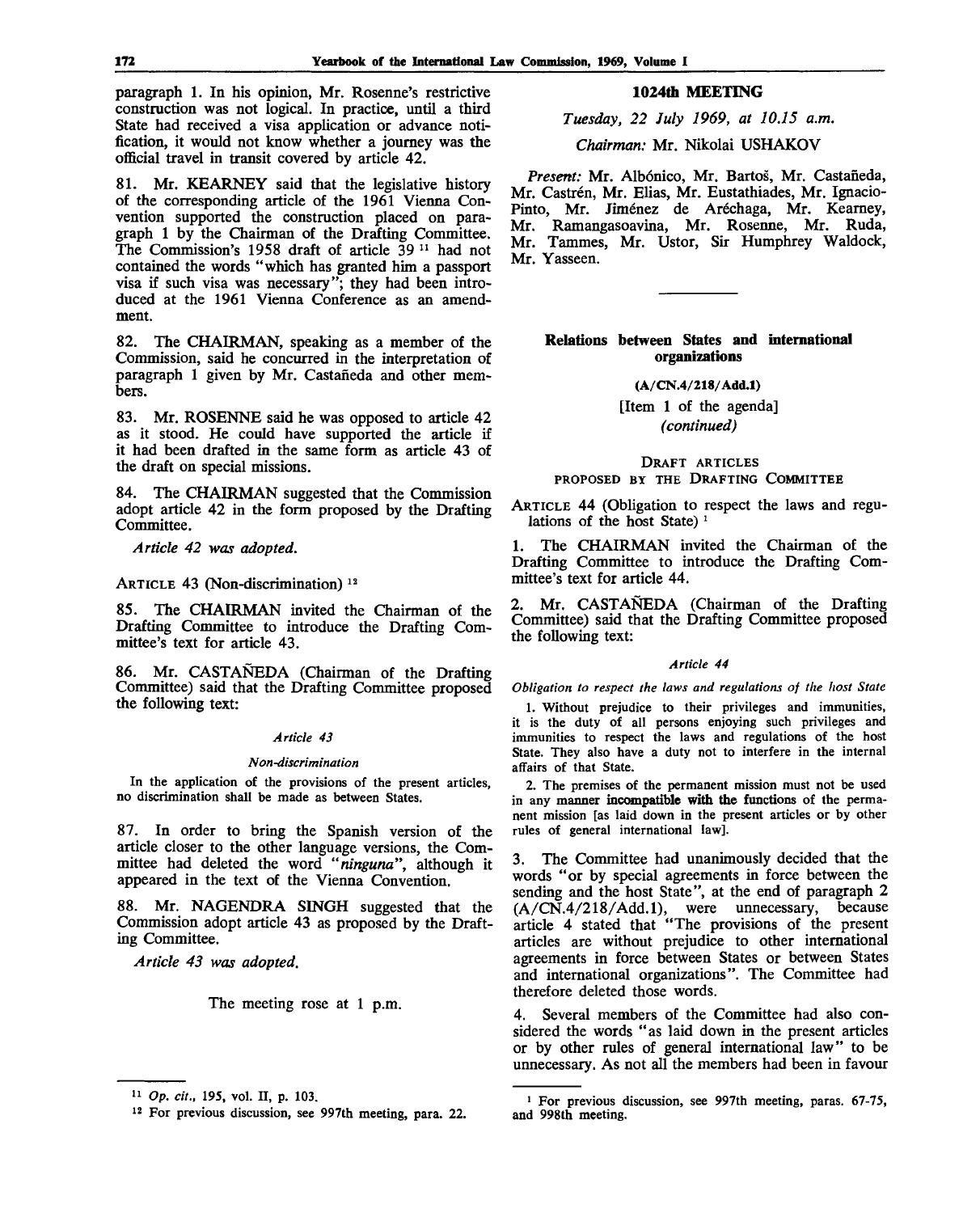of deleting those words, however, the Committee had placed them in brackets.

5. A few slight changes had been made to the Spanish version of the article.

6. Mr. Kearney, it would be remembered, had submitted an amendment adding a paragraph 3 to article 44.<sup>2</sup> Later, he had submitted a revised version to the Drafting Committee, but had finally withdrawn it, as most of the members of the Committee had not favoured it. Mr. Kearney had now submitted a new version of his amendment. It was designed solely to state a substantive rule, omitting any reference to procedure, and read:

" 3. The sending State shall remove from the permanent mission any person enjoying immunity from the criminal jurisdiction of the host State under this Convention who has seriously violated the criminal laws or regulations of the host State."

7. Mr. KEARNEY, introducing his amendment, said that in two previous proposals he had tried to combine certain procedural steps with the general principle that a member of a permanent mission who violated the criminal laws of the host State should not be allowed to remain in its territory and enjoy immunity from its criminal jurisdiction. In view of the difficulty of reaching agreement about the procedural problems, however, he was now proposing merely a statement of the general principle, which would place an obligation on the sending State to remove the offending member. The question of what might or might not happen if the sending State violated that general principle could be left for consideration in connexion with the final clause of the draft articles, concerning the settlement of disputes.

8. In view of the objections of other members, he had omitted any reference in his present proposal to the case of repeated violations of the criminal laws of the host State.

9. Mr. Bartos had been somewhat concerned at the inclusion of a reference to the "regulations" of the host State.<sup>3</sup> In the case of his own country, such a reference would be immaterial because criminal regulations in the United States were always based on legislation, but since there were a number of States which recognized criminal regulations or orders in their legislation, he thought that the reference to regulations should remain. He would, however, have no serious objections to its deletion.

10. The CHAIRMAN, speaking as a member of the Commission, said that in the cases covered by the amendment the organization was usually informed of the violation by the host State and itself approached the permanent mission with a request that the person concerned leave the territory of the host State.

11. Despite that practice, it might be as well to add the proposed paragraph 3, but with the following changes: the words "or regulations" should be deleted, since the reference was in fact to criminal laws; the words "these articles" should be substituted for the words "this Convention", since the Commission was still only considering a draft of articles; and in the French version the words *"doit retirer"* should be replaced by the word *"retirera",* which would be closer to the English.

12. Mr. ROSENNE said he supported Mr. Kearney's amendment.

13. It would be better, however, not to introduce the concept of "regulations", which was subject to various interpretations. As a minor drafting point, he would suggest that the plural expression "criminal laws" be replaced by "criminal law".

14. Mr. ELIAS said he questioned the use of the adverb "seriously" in the expression "who has seriously violated the criminal laws or regulations of the host State". It was not so much the manner in which the criminal laws were violated as the fact of the violation itself that was decisive. If the provision was to be restricted to "serious violations", it should state that clearly.

15. Mr. RAMANGASOAVINA said he was in favour of adding the new paragraph 3.

16. He was afraid that, if the words "or regulations" were deleted, as the Chairman urged, that might unduly restrict the scope of the provision. Some regulations, such as local police regulations, appeared in decrees or orders. Although a breach of such regulations did not constitute a criminal offence, it might be dangerous or cause an accident, depending on how serious it was or how frequent. To take an example, there was the case of a member of a permanent mission who had deliberately and repeatedly driven the wrong way down a one-way street. Everything depended on whether the paragraph was intended to cover only persons who committed crimes, or whether it was intended to cover also persons who committed breaches of regulations. Under the French system, the notion of "criminal jurisdiction" could cover mere infringements of police regulations.

17. Mr. USTOR said he doubted whether the word "remove", in the English version of the amendment, had the same meaning as the word *"retirer"* in the French version. He suggested that the paragraph be redrafted on the lines of the second sentence of article 9, paragraph 1, of the Vienna Convention on Diplomatic Relations,<sup>4</sup> which read: "In any such case, the sending State shall, as appropriate, either recall the person concerned or terminate his functions with the mission".

18. Mr. ALBÓNICO said that he supported Mr. Kearney's amendment, though he understood it to mean that the sending State would not be obliged to take the action in question until the remedies provided for in article 49, entitled "Consultations between the sending State, the host State and the Organization" (A/CN.4/218/Add.l), had been exhausted.

19. He took the term "seriously violated" to imply a

<sup>2</sup> See 997th meeting, para. 71.

<sup>3</sup> See 998th meeting, para. 41.

<sup>4</sup> United Nations, *Treaty Series,* vol. 500, p. 102.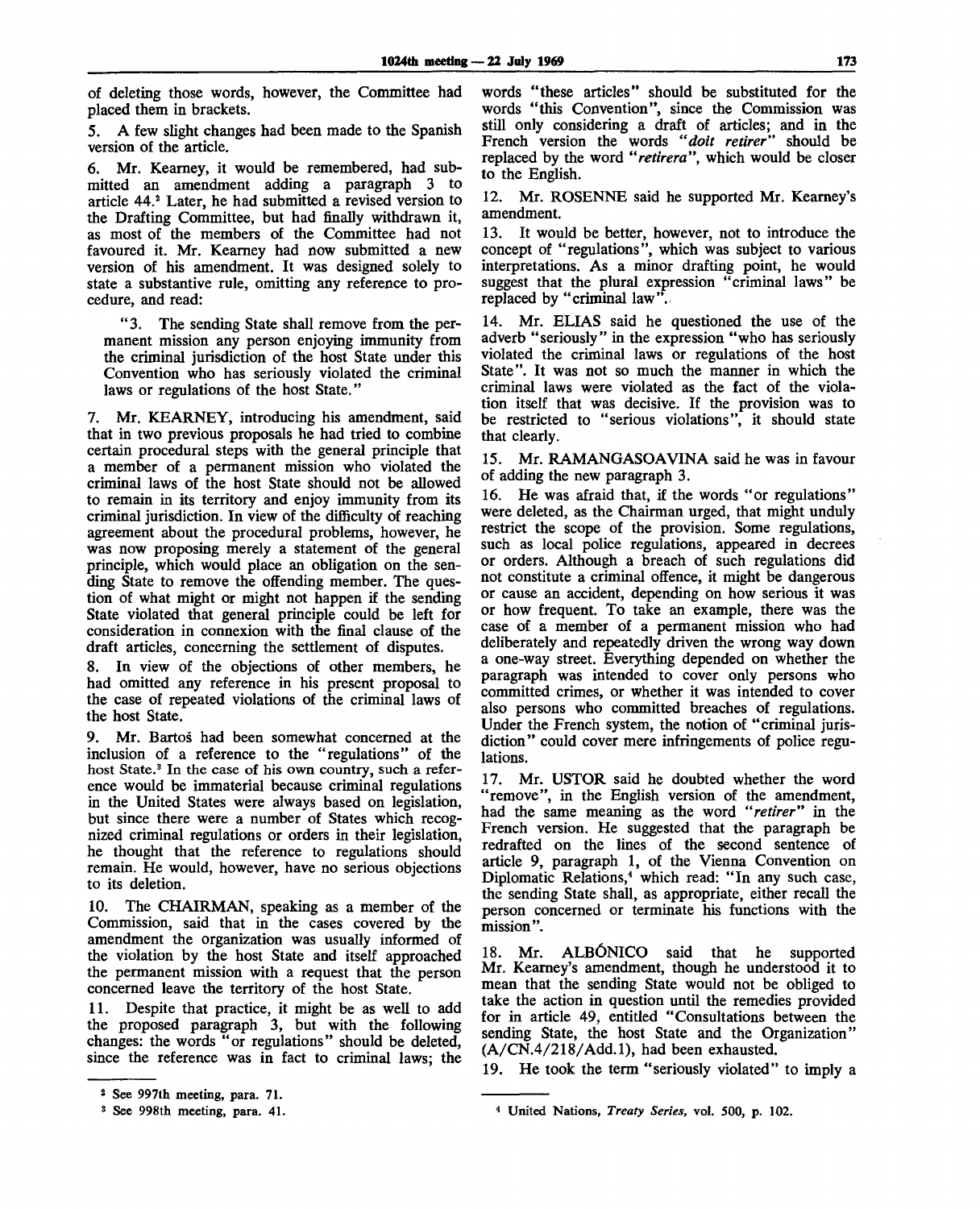repetition of violations; in other words, a violation became serious when it was constantly repeated.

20. Like Mr. Ramangasoavina, he favoured the retention of the word "regulations", since it covered all the minor police rules governing motor vehicle traffic, hunting, fishing and the like, the violation of which might be a mere misdemeanour, but which were nevertheless a part of criminal law.

21. Sir Humphrey WALDOCK said that, in his opinion, Mr. Kearney's amendment was a useful addition to the text of article 44.

22. He assumed that Mr. Kearney had deliberately used the non-legal word "remove" in order not to be too precise and to cover the various kinds of action which the sending State might take, depending on the gravity of the offence. In the case of an ordinary crime, for example, the sending State might merely recall its permanent representative, while in the case of a more serious crime which gave rise to public indignation in the host State, it might expel the representative from the permanent mission, without recalling him, in order to leave him open to the criminal jurisdiction of the host State.

23. He had no strong feelings for or against the use of the word "regulations", but since that word was also used in the title of the article, it would seem logical to retain it.

24. Mr. KEARNEY said that Sir Humphrey Waldock had been correct in assuming that he used the word "remove" in order to avoid some more technical term. 25. It was for the same reason that he had used the expression "seriously violated". Legal systems differed dramatically throughout the world; the "misdemeanours" and "felonies" of the common law system meant nothing in countries with a code system, and even the latter differed widely among themselves. A sending State should not be required to remove its representative for a mere parking offence, for example, although it might have to do so if the offence was repeated too often. It should also be borne in mind that what was considered a relatively minor offence in one country might be regarded as a serious crime in another. What was needed, therefore, was some term which would cover all possible geographical variations.

26. Mr. EUSTATHIADES said that he had already expressed a definite opinion on the principal of including a paragraph 3.<sup>5</sup>

27. He was in favour of retaining the words "or regulations". The diversity of national laws and regulations was an argument in favour of providing the same penalties for the same acts, no matter how they might be described or whether they were covered by a law or a regulation.

28. As he understood it, paragraph 3 was intended to prescribe a penalty for non-compliance with the provisions of paragraph 1. Paragraph 1 laid down that the laws and regulations of the host State must be respected. If paragraph 3 dealt only with the violation of laws, it would be a very lame provision.

29. Perhaps it would be better to use the expression "criminal legislation". In that case, if the notion of "serious violation" were retained, the clause would cover not only the criminal law, but also serious violations of regulations.

30. Assuming that paragraph 3 was essentially a sanction for violation of the provisions of paragraph 1, the obligation it contained did not apply to the violation of one obligation laid down in paragraph 1, namely, that of non-interference in the internal affairs of the host State. Since the notion of interference was somewhat vague, instead of amending paragraph 3, it might be better to expand the title of the article to read: "Respect for the laws and regulations, and non-interference in the internal affairs, of the host State."

31. With regard to the word "remove", the important point was to convey the general obligation of the sending State not to keep the person concerned in its mission, because of the unfortunate effect that might have on public opinion and on relations between the sending State and the host State and, above all, in the interests of the organization itself.

32. The Commission should therefore accept the amendment as it stood.

33. Mr. RUDA said that he could agree to the changes in article 44 recommended by the Drafting Committee, but he favoured the deletion of the words in square brackets in paragraph 2.

34. With regard to the amendment proposed by Mr. Kearney, he agreed with the basic idea that the host State required some such protection, though he had doubts about the drafting. The expression "shall remove from the permanent mission", for example, could only mean that the sending State would recall the offender at the request of the host State, since to remove him from the permanent mission without recalling him would leave him exposed to the local criminal jurisdiction, and that was entirely contrary to the idea of immunity from such jurisdiction, as well as to the idea that the sending State's waiver of immunity was purely optional.

35. With regard to the expression "seriously violated", he did not think it should be left to the discretion of the host State to determine whether its laws or regulations had been "seriously" violated; hence it would be better to delete the word "seriously".

36. He had no objection to retaining the word "regulations", although in the Latin-American legal system a law could include regulations.

37. Mr. CASTREN said he was in favour of the first two paragraphs of article 44, provided that the phrase in brackets was deleted.

38. The earlier version of Mr. Kearney's proposal had given rise to a long discussion, whereas the present version seemed to be accepted by almost all the members of the Commission. In view of what the Chairman had said about the practice of international organizations, he concurred in the general view, but would suggest that the Commission take no final decision until it knew the reaction of Governments.

**See 998th meeting, paras. 33-36.**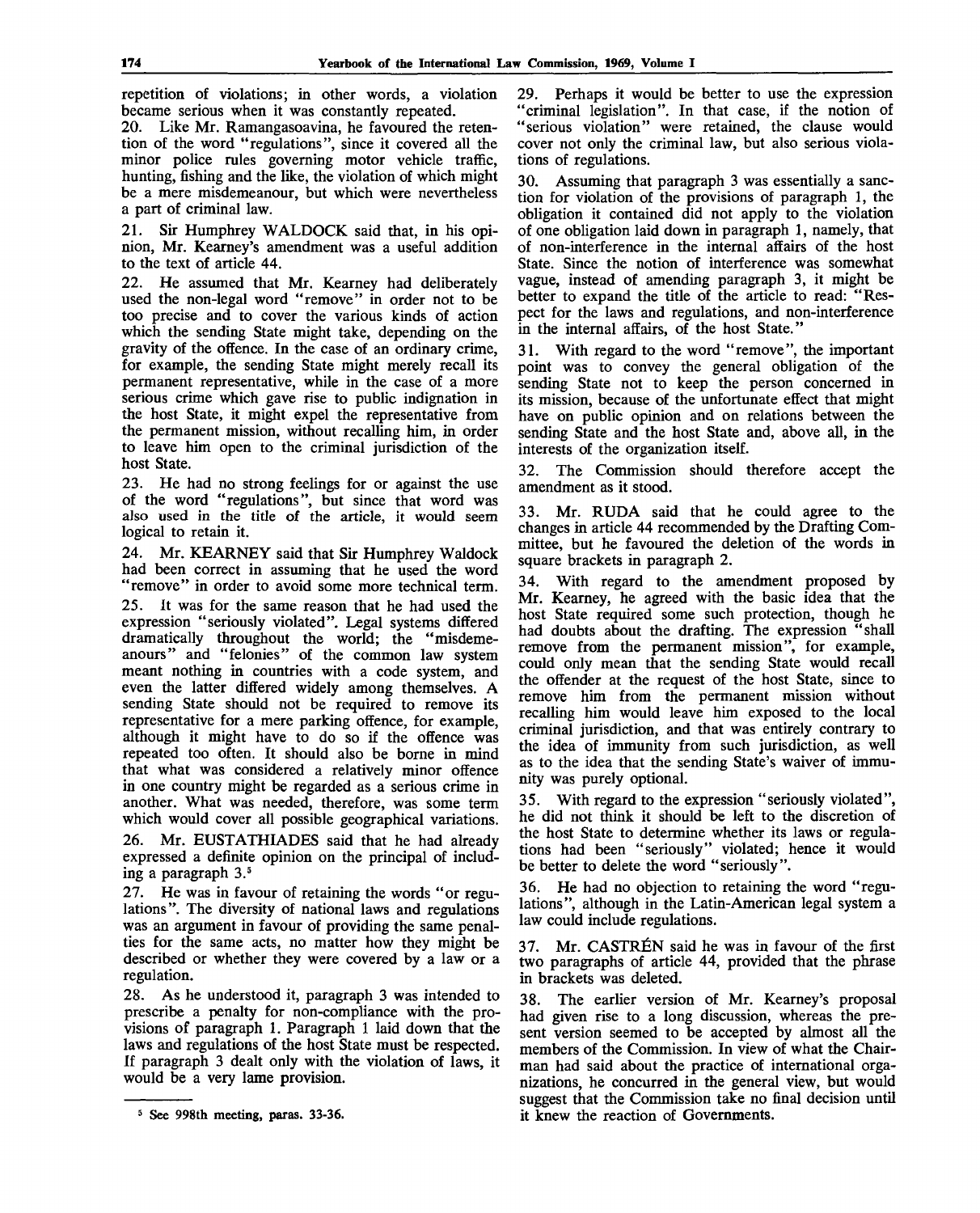39. The reference to "regulations" seemed useful, in view of the variety of legal systems. In any event, the amendment dealt with serious violations; it was the serious element that was important, not the repetition, which had also been mentioned in the previous version.

As to the remaining questions of form, he suggested that the Drafting Committee be asked to submit a new text.

41. Mr. JIMENEZ de ARECHAGA said that paragraph 2 of the Drafting Committee's text, including the words within square brackets, was based on the corresponding articles in the Vienna diplomatic and consular Conventions and in the draft on special missions. For example, article 48, paragraph 2, of the latter read: "The premises of the special mission must not be used in any manner incompatible with the functions of the special mission, as envisaged in the present articles or in other rules of general international law or in any special agreements in force between the sending and the receiving States." In paragraph (3) of its commentary to that article, the Commission had stated that: "The question of asylum in the premises of the special mission is not dealt with in the draft. In order to avoid any misunderstanding, the Commission wishes to point out that among the special agreements referred to in article 48, paragraph 2, there are certain treaties governing the right to grant asylum in mission premises, which are valid as between the parties that concluded them".<sup>6</sup>

42. In general, he supported Mr. Kearney's amendment although, as Mr. Eustathiades had pointed out, it might have connotations which would exclude the duty of removal in connexion with other than "serious" violations. There was also the question, mentioned by Mr. Ruda, of the waiver of immunity from criminal jurisdiction by the sending State. He proposed, therefore, that article 44 be referred back to the Drafting Committee for further study.

43. The CHAIRMAN, speaking as a member of the Commission, said that Mr. Kearney's proposal was based on the same idea as article 9 of the 1961 Vienna Convention on Diplomatic Relations. Taking the wording of that article as a starting point, therefore, he proposed that paragraph 3 be redrafted to read:

"The sending State shall recall any person enjoying immunity from criminal jurisdiction under the present articles who has seriously violated the criminal law of the host State or shall terminate his functions with the permanent mission, as appropriate.'

44. The phrase "or by special agreements in force between the sending and the host State", which the Drafting Committee had deleted from the end of paragraph 2, had been added at Vienna<sup>7</sup> at the request of certain Latin American countries. He was in favour of its deletion.

45. Mr. BARTOS said it would certainly be wrong to impose on members of permanent missions, in the same way as on diplomatic agents, who were members of regular diplomatic missions, the duty not to interfere in the internal affairs of the host State. Members of permanent missions were occasionally obliged by their functions as members of a mission to criticize the host State, and that had sometimes been regarded by the host State as a breach of hospitality. He therefore considered that that clause should be deleted from paragraph 1 or formulated differently.

46. With regard to paragraph 2, he was in favour of retaining the words in brackets, because the premises of a permanent mission were often combined with those of an embassy or consular post, and that justified the mention of other rules of international law.

47. He was against Mr. Kearney's amendment in principle. The Drafting Committee had sought to protect the host State and, with that aim in mind, had tried to find a compromise between the interests of the sending State and those of the host State. But the obligation to remove a member of a permanent mission merely at the request of the host State, on the pretext that he was guilty of a serious offence, would amount to interference by the host State with the selection of the members of the mission. Everyone knew that in the past, at United Nations Headquarters, the United States Government had on more than one occasion considered some members of missions from eastern countries to be dangerous. He was not in favour, therefore, of basing paragraph 3 simply on article 9 of the 1961 Vienna Convention on Diplomatic Relations. The principle of the sending State's freedom of choice in the selection of the members of its missions ought to be respected, and provided with better safeguards.

48. Mr. YASSEEN said he found paragraph 1 of the text proposed by the Drafting Committee acceptable, provided that the meaning of the second sentence was fully explained in the commentary. It should be clearly understood that the duty not to interfere in the internal affairs of the host State applied only to matters unconnected with the performance of the functions of the permanent mission. For although the host State's foreign policy might be considered, in a sense, as an internal affair coming exclusively under its sovereignty, a permanent representative had the right to criticize that policy within an international organization if it affected the international community.

49. The phrase in brackets in paragraph 2 might be omitted for the sake of brevity, since it could be regarded as expressing a self-evident truth. In any event, he doubted whether, even in Latin America, the granting of diplomatic asylum could be considered as being within the functions of a permanent mission, which concerned relations between the sending State and the international organization, not between the sending State and the host State.

50. The addition of a paragraph 3 to the article had been proposed in order to ensure some protection for the host State's interests. He was entirely in favour of a balance between the interests of the three parties,

<sup>6</sup> See *Yearbook of the International Law Commission, 1967,* vol. II, p. 367.

<sup>7</sup> United Nations, *Treaty Series,* vol. 500, p. 120, article 41, para. 3.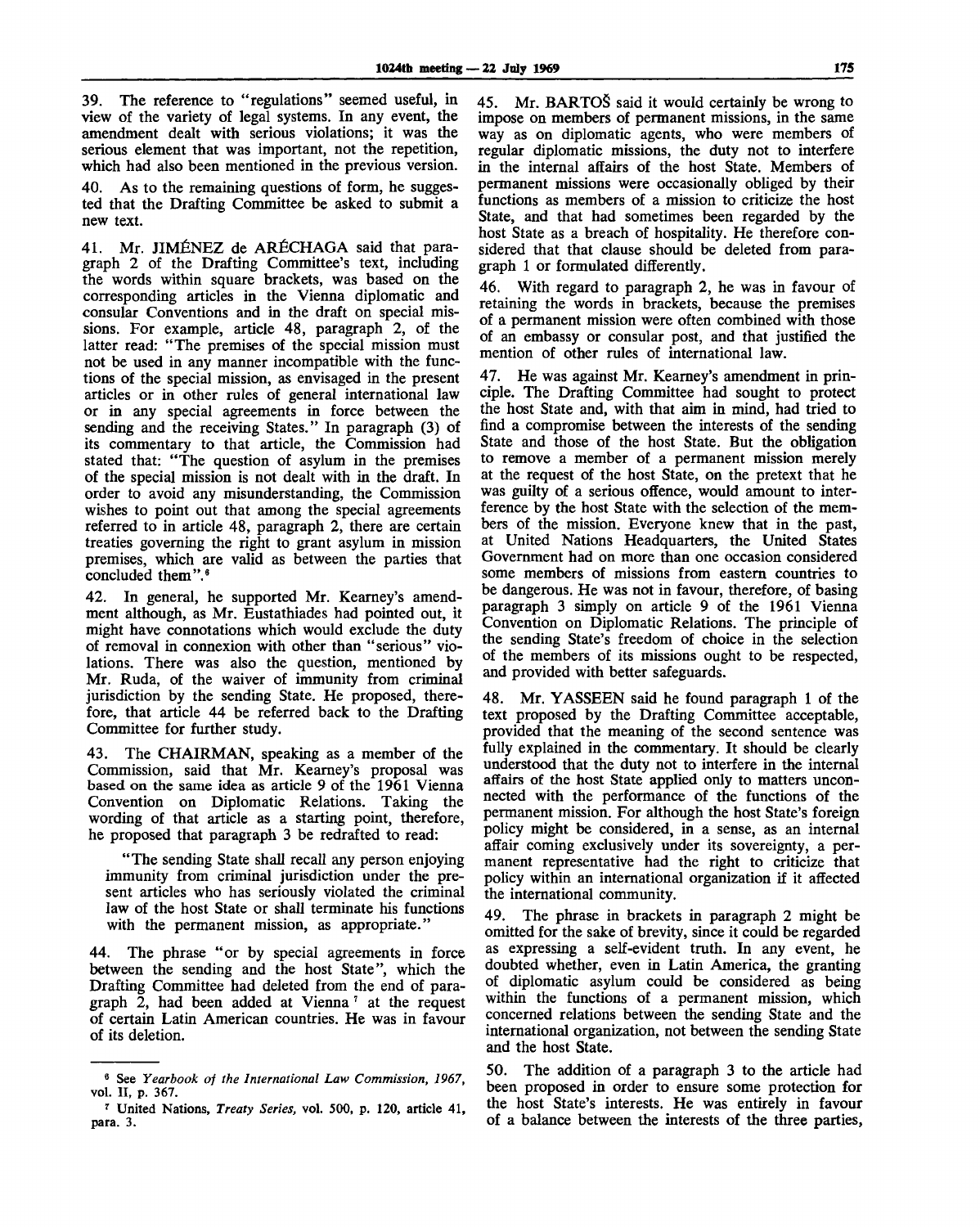namely, the sending State, the host State and the international organization. It was not possible, however, simply to apply the institution of recall in such cases. 51. In bilateral diplomacy, the fact that the attitude of a certain person was not conducive to good relations between two States was sufficient ground for the receiving State's declaring him *persona non grata.* That was why the 1961 Vienna Convention did not require a host State to explain its decision. In relations with international organizations the problem was different, but that did not mean that the amendment was not justified. The possibility of abuse could not be invoked against it, since that argument could be advanced against any legal rule whatever. From the point of view of good faith, it was obvious that the host State could not be required to allow a person who had seriously violated its criminal law to remain in its territory. The whole institution of diplomatic immunities would be undermined if the sending State persisted in keeping a criminal as a member of its permanent mission.

52. Caution was required, however, and that was why he preferred the Chairman's wording. It had the merit of using the verb "recall", which was the standard term, and of omitting the reference to "regulations", the violation of which was not usually serious enough to warrant recall. He would, however, prefer the expression "criminal law" to be replaced by "criminal laws".

53. Mr. USTOR said he supported paragraph 1 as formulated by the Drafting Committee, including the second sentence, which expressed the duty of members of the permanent mission not to interfere in the internal affairs of the host State. There could be no doubt about the existence of such a duty.

54. In paragraph 2, he suggested that the clause in square brackets be dropped. Paragraph 2 would then become a brief and precise provision, on the lines of article 55, paragraph 2, of the 1963 Vienna Convention on Consular Relations,<sup>8</sup> which provided a better model in the present instance.

55. With regard to paragraph 3, he supported the rewording suggested by the Chairman for Mr. Kearney's proposal.

56. Mr. JIMENEZ de ARECHAGA said he still favoured not only the retention of the words in brackets in paragraph 2, but also the reintroduction of the words "or by special agreements in force between the sending and the host State". That phrase corresponded to the concluding proviso of article 41, paragraph 3, of the 1961 Vienna Convention on Diplomatic Relations, which had been inserted in that Convention to safeguard existing Latin American agreements on diplomatic asylum. A similar formula had been included in the corresponding article 48 of the draft on special missions. The purpose of the formula was not to grant diplomatic asylum, but merely to ensure that such asylum was not precluded where an agreement on the subject already existed between the two States concerned, namely, the sending State and the receiving or host State. Such agreements existed between certain Latin

American countries and had always been interpreted broadly; they would therefore cover the case of diplomatic asylum in the permanent mission to an international organization. The phrase in question would merely express the fact that those Latin American agreements were not contrary to any rule of *jus cogens.*

57. Mr. ROSENNE said he accepted the Drafting Committee's text for paragraph 1.

58. In paragraph 2, he supported the suggestion that the words in brackets be dropped, as they were unnecessary.

59. He agreed with Mr. Ustor that article 55, paragraph 2, of the 1963 Vienna Convention provided a better model for the present paragraph 2 and he therefore proposed that the paragraph be reworded to read: "The premises of the permanent mission shall not be used in any manner incompatible with the exercise of the functions of the permanent mission".

60. That wording was an improvement in two respects. First, the use of "shall" instead of "must", was more appropriate, apart from the fact that it corresponded better to the French text. Secondly, the introduction of a reference to "the exercise" of the functions of the permanent mission was also appropriate, bearing in mind the broad scope of those functions.

61. The Drafting Committee should re-examine the question of the position of paragraph 2. Its provisions did not belong in article 44 and should either be incorporated in article 22 or article 23, or be placed in a separate article altogether.

62. Regardless of the ultimate placing of paragraph 2, paragraph 3 should in any case follow immediately after paragraph 1. With regard to its text, he suggested that the Drafting Committee be asked to examine the three language versions.

63. Mr. RUDA said that, in the Spanish version of paragraph 2, the appropriate wording was: *"no serdn utilizctdos"*.

64. Mr. BARTO3 said that his first impression of the Chairman's text for the new paragraph 3 was favourable. It was well-balanced, more appropriately worded and, he thought met Mr. Kearney's point. It brought out, not a right of the host State, but rather a duty of the sending State either to recall a person who had seriously violated the criminal law of the host State or to terminate his functions, according to the circumstances. In that form the paragraph would fulfil its purpose. He could not see any need to refer the text to the Drafting Committee a second time, but if the Commission so decided, he would not object.

65. The question had been raised whether paragraph 2 of the text proposed by the Drafting Committee should be retained in article 44. He was not in favour of making it into a separate article. II the paragraph was to be kept in article 44, however, it would be better to adopt the Chairman's proposal as paragraph *2,* and the Drafting Committee's text of paragraph 2 as paragraph 3. It would be more logical first to state the obligation of the staff of a permanent mission, then to deal with a violation of that obligation and the sending State's

<sup>8</sup> United Nations, *Treaty Series,* vol. 596, p. 308.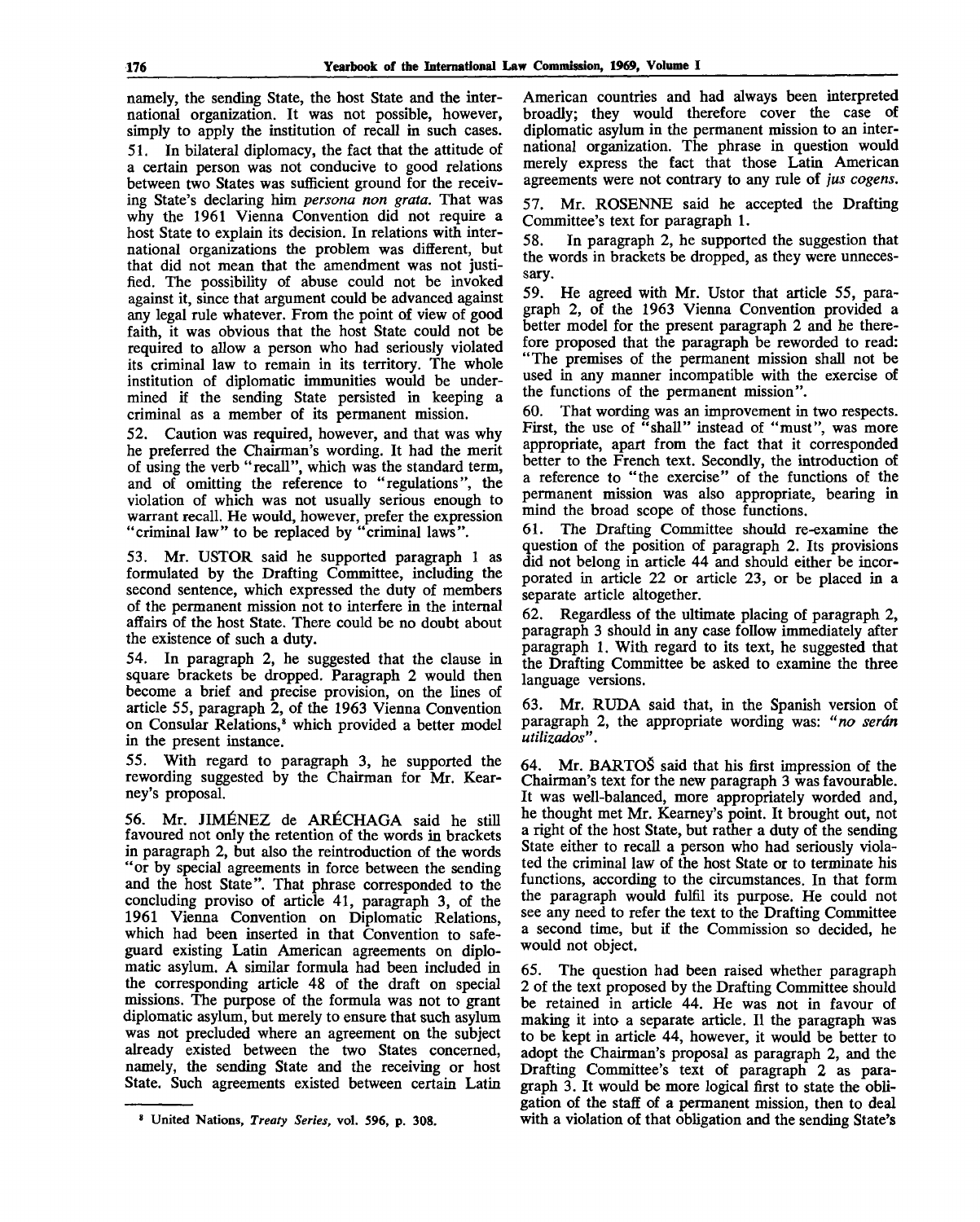duty, to make reparation of it, as it were and finally to turn to the question of the use of the premises, in connexion with which the sending State had an objective duty.

66. The CHAIRMAN said he was opposed to referring the text to the Drafting Committee, since the Commission would have some difficulty in finding time to discuss it again. In any event, the proposal he had made for paragraph 3, as a member of the Commission, was merely a rewording of Mr. Kearney's amendment. As Mr. Kearney was the original author of the proposal, he would like to know whether the new wording was acceptable to him.

67. Mr. KEARNEY said that he was prepared to accept the revised text suggested by the Chairman, since it adequately reflected the idea in his own proposal.

68. Mr. CASTANEDA (Chairman of the Drafting Committee) said that when the Drafting Committee had discussed the deletion of the words "or by special agreements in force between the sending and the host State", he had been under the impression that such agreements were already covered by the reference in article 4 of the draft $\theta$  to "other international agreements" in force between States", which meant that it was still possible for a permanent mission to grant the right of asylum.

69. Mr. USTOR suggested that the title of the article be shortened to read "Respect for the laws and regulations of the host State", like that of the corresponding article 55 of the 1963 Vienna Convention.

70. Mr. RUDA said he had doubts about the concluding words of the Chairman's proposal for paragraph 3, "or shall terminate his functions with the permanent mission, as appropriate". As he saw it, the choice for the sending State was not between recalling the offending person and terminating his functions, but between recalling him and waiving his immunity.

71. The CHAIRMAN said that those alternatives already existed in article 9 of the Convention on Diplomatic Relations. There were two cases to be considered. If the person concerned was a national of the sending State, that State must recall him. If he was not, the sending State obviously could not recall him; all it could do was to terminate his functions.

72. Mr. RUDA said he was grateful to the Chairman for his interpretation, which clarified the provisions of the proposed paragraph 3. But if that paragraph were retained in article 44, an explanation should be included in the commentary so as to avoid any misinterpretation.

73. Sir HUMPHREY WALDOCK said that he agreed with the Chairman regarding the meaning of article 9 of the 1961 Vienna Convention on Diplomatic Relations. The words "as appropriate" were used in the second sentence of paragraph 1 of that article in order to distinguish between a national of the sending State who would be recalled and a national of the receiving State,

whose employment with the mission would be terminated. That article, however, was intended to deal with the general case of a declaration of *persona non grata.* 74. The provisions of the present paragraph 3 were intended to deal not with the *persona non grata* rule but with the special case of a serious offence committed by a person enjoying immunity. In the case of such an offence, the sending State had the choice between recalling the offending person and waiving immunity so as to allow the law of the host State to take its course. It would be for the sending State to weigh the respective merits of the two possible solutions, bearing in mind the feelings aroused by the offence which had been committed.

75. The CHAIRMAN said there was a separate article in the draft, namely, article 32,<sup>10</sup> which enabled a sending State to waive immunity from jurisdiction. The sending State was always at liberty to do so in cases of violation of the criminal law. It was therefore unnecessary to repeat that in article 44.

76. Sir Humphrey WALDOCK said that the point should be covered in the commentary, where it should be explained that the provisions of paragraph 3 did not derogate from those of article 32, on waiver of immunity, and did not preclude any action that might be taken under that article.

77. Mr. RUDA said he fully agreed with Sir Humphrey Waldock. There were only two alternatives for the sending State: recall of the offender or waiver of immunity. There could be no question of leaving a person in the territory of the host State without allowing the justice of that State to take its course.

78. Mr. CASTANEDA said that the confusion arose in part from the retention of the words "as appropriate". Those words had a specific meaning in article 9 of the Convention on Diplomatic Relations, as Sir Humphrey Waldock had explained. In article 44, he thought the intention had been to allow the sending State to choose one or the other alternative rather than make its choice solely in accordance with the legal situation of the member of the mission concerned.

79. Mr ROSENNE said that the questions which had arisen were essentially of a drafting character, but were quite delicate. He therefore proposed that paragraph 3 be referred to the Drafting Committee.

80. The CHAIRMAIN, speaking as a member of the Commission, said that the phrase "as appropriate" seemed clear enough both in the corresponding article of the 1961 Vienna Convention and in the new paragraph 3. To delete it would be tantamount to leaving the sending State at liberty to choose between the two alternatives. If it was included, it was clear that the sending State must take the alternative consonant with the legal position of the person concerned. It would, however, perhaps be better to refer the new paragraph 3 to the Drafting Committee. It was only for practical reasons connected with the organization of the Commission's work that he had suggested otherwise in his capacity as Chairman.

<sup>9</sup> See *Yearbook of the International Law Commission, 1968,* vol. II, Report of the Commission to the General Assembly, chapter II, section E.

<sup>10</sup> See 1019th meeting, para. 46.